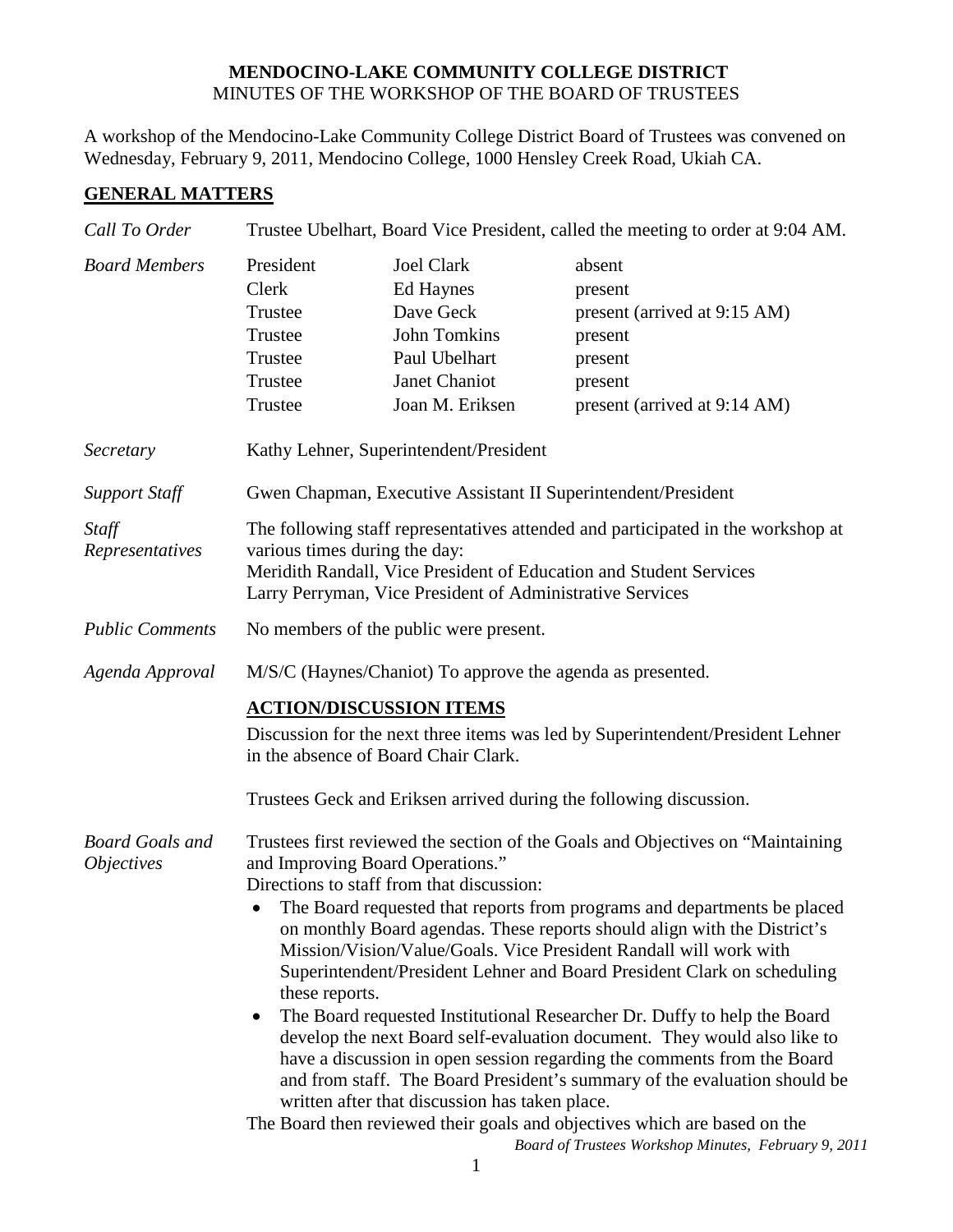|                                                        | District's five Strategic Goals. They discussed which items they felt have been<br>accomplished thus far this year. Accomplishments were listed and will be added<br>to the document and presented to the board at a future date.<br>Trustee Haynes will develop a data base on "Trustee Connections to Community"<br>Organizations." |  |  |  |
|--------------------------------------------------------|---------------------------------------------------------------------------------------------------------------------------------------------------------------------------------------------------------------------------------------------------------------------------------------------------------------------------------------|--|--|--|
| <b>Board</b><br>Responsibilities                       | This item was tabled and will be placed on a future agenda.                                                                                                                                                                                                                                                                           |  |  |  |
| Meeting<br>Organization                                | This item was tabled due to time constraints and will be placed on the agenda for<br>the March regular meeting.                                                                                                                                                                                                                       |  |  |  |
| Lunch Break                                            | Trustees adjourned the meeting for lunch at 11:40 AM and returned to Open<br>Session at 12:15 PM.                                                                                                                                                                                                                                     |  |  |  |
| <b>Future Visioning</b>                                | The following members of the Planning and Budgeting Committee (PBC) were<br>present during this portion of the meeting: Dalene Nickelson, Steve Hixenbaugh,<br>Mark Rawitsch, Eileen Cichocki, Virginia Guleff, Charlie Duffy, Karen Chaty,<br>and Jim Mastin.                                                                        |  |  |  |
|                                                        | Superintendent/President Lehner shared copies of the first slides from the last six<br>Inservice PowerPoints which contained comments about change. She<br>challenged the Board and PBC members to brainstorm about the future and to<br>consider the preparation needed for the upcoming budget cuts.<br>Comments:                   |  |  |  |
|                                                        | The mission/vision/values/goals should be reviewed and possibly revised<br>every five years.                                                                                                                                                                                                                                          |  |  |  |
|                                                        | The State of California defines the mission of California community<br>colleges.                                                                                                                                                                                                                                                      |  |  |  |
|                                                        | Legislators have directed community colleges to concentrate on three focus<br>areas, although the laws defining the mission of California community<br>colleges has not changed.                                                                                                                                                      |  |  |  |
|                                                        | Some of the comments and ideas for the future:                                                                                                                                                                                                                                                                                        |  |  |  |
| <b>Student Success</b><br>And<br><b>Student Access</b> | Incentives are needed to encourage students to do better and be more<br>successful.                                                                                                                                                                                                                                                   |  |  |  |
|                                                        | Scholarships are good incentives.<br>$\bullet$                                                                                                                                                                                                                                                                                        |  |  |  |
|                                                        | Community college students are here by choice, are incentives necessary?<br>$\bullet$<br>The Commission on the Future report suggests that rather than incentives,<br>$\bullet$<br>students be required to do things that make them successful such as attend<br>orientations, etc.                                                   |  |  |  |
|                                                        | Demographics are changing. In the next 5-10 years, there will be an increase<br>in Hispanic students and a shrinking population of high school graduates.<br>There is an increase in female students at Mendocino College and across the<br>State.                                                                                    |  |  |  |
|                                                        | Younger students are used to personalized attention because of technology.                                                                                                                                                                                                                                                            |  |  |  |
|                                                        | Learning Communities are something that the college is currently using as<br>$\bullet$<br>support for students who have low test scores and are struggling.                                                                                                                                                                           |  |  |  |
|                                                        | Should we place more emphasis on the Career Center because incoming<br>students do not know what area they wish to study?                                                                                                                                                                                                             |  |  |  |

*Board of Trustees Workshop Minutes, February 9, 2011*